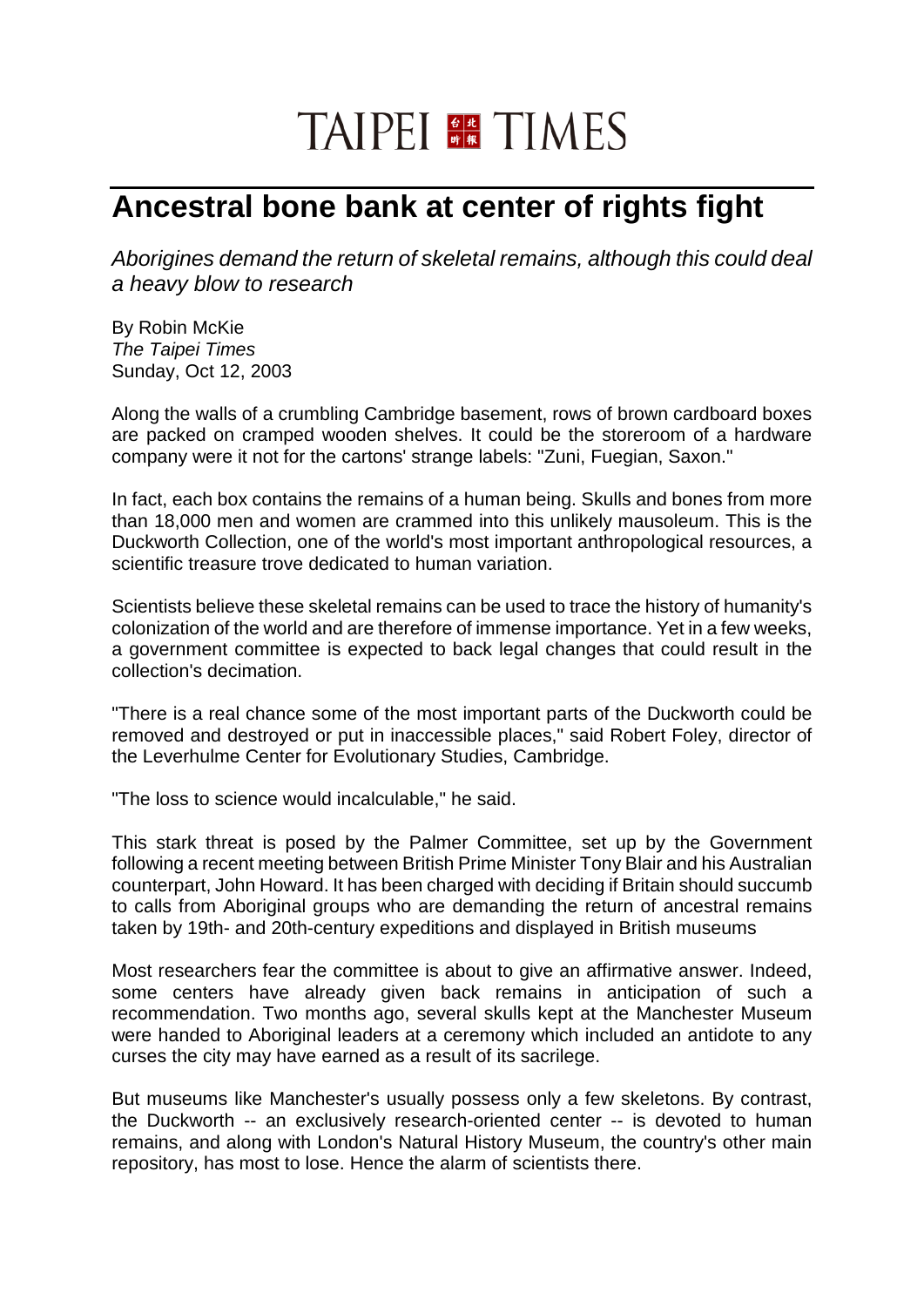"This collection is fantastically important. Much of the work that supported the `Out of Africa' theory -- which shows all humans are of recent African origin -- was done by measuring skulls and bones from this collection," said Marta Lahr, director of the Duckworth Collection, which is based at the Leverhulme Center.

"It was the diversity of our samples that made this possible. If we lose our Australasian samples, that will damage the collection irreparably," she said.

But native groups -- of which Australian Aborigines have taken a world lead -- are unrepentant, and dismiss such anthropological research as "pretentious." One of their leaders, Rodney Dillon, said: "Aborigines were not put on this earth for British scientists to do research on."

They point to the case of the Tasmanians, a population exterminated by British colonists, whose remains ended in some cases in museums. The Duckworth possesses three Tasmanian skulls, which Aboriginal groups -- who claim to be the skull owners' descendants -- want back. But as Foley pointed out, the Tasmanians no longer exist, and can have no descendants. For their part, mainland Aborigines claim `cultural ancestry' with the Duckworth skulls.

In Australia, Aborigines have already had several sets of remains reburied. In one case, a 14,000-year-old skeleton from King Island, between Australia and Tasmania, was taken from researchers and buried in special graves. Yet it is impossible for any group to claim ancestry to remains of that antiquity, say researchers.

"These weren't the bones of a living person's grandparents," Foley said.

"This is something very ancient and important that was taken and ruined. What voice will science have when repatriation decisions are made? So far the omens are very poor," he said.

Nor is the issue similar to the one surrounding the Elgin Marbles, he added.

"They are not going back to Greece to be destroyed. They are going to be preserved. By contrast, human remains face being destroyed. Nor is it fair to depict the Duckworth as a vast repository of colonial pillage: 7,000 of our remains are of ancient Egyptians and 5,000 are British. They are here for what they can tell us about human history," he said.

Aboriginal groups argue that science has had long enough to study the remains. But researchers say new techniques are constantly being developed. Genetic analysis techniques -- developed in the past 10 years -- have made it possible to remove DNA from skulls and determine the relatedness of different peoples, effectively constructing a giant family tree for humanity.

In future, it should be possible to work out diets from bone samples, thus revealing crucial data about our history.